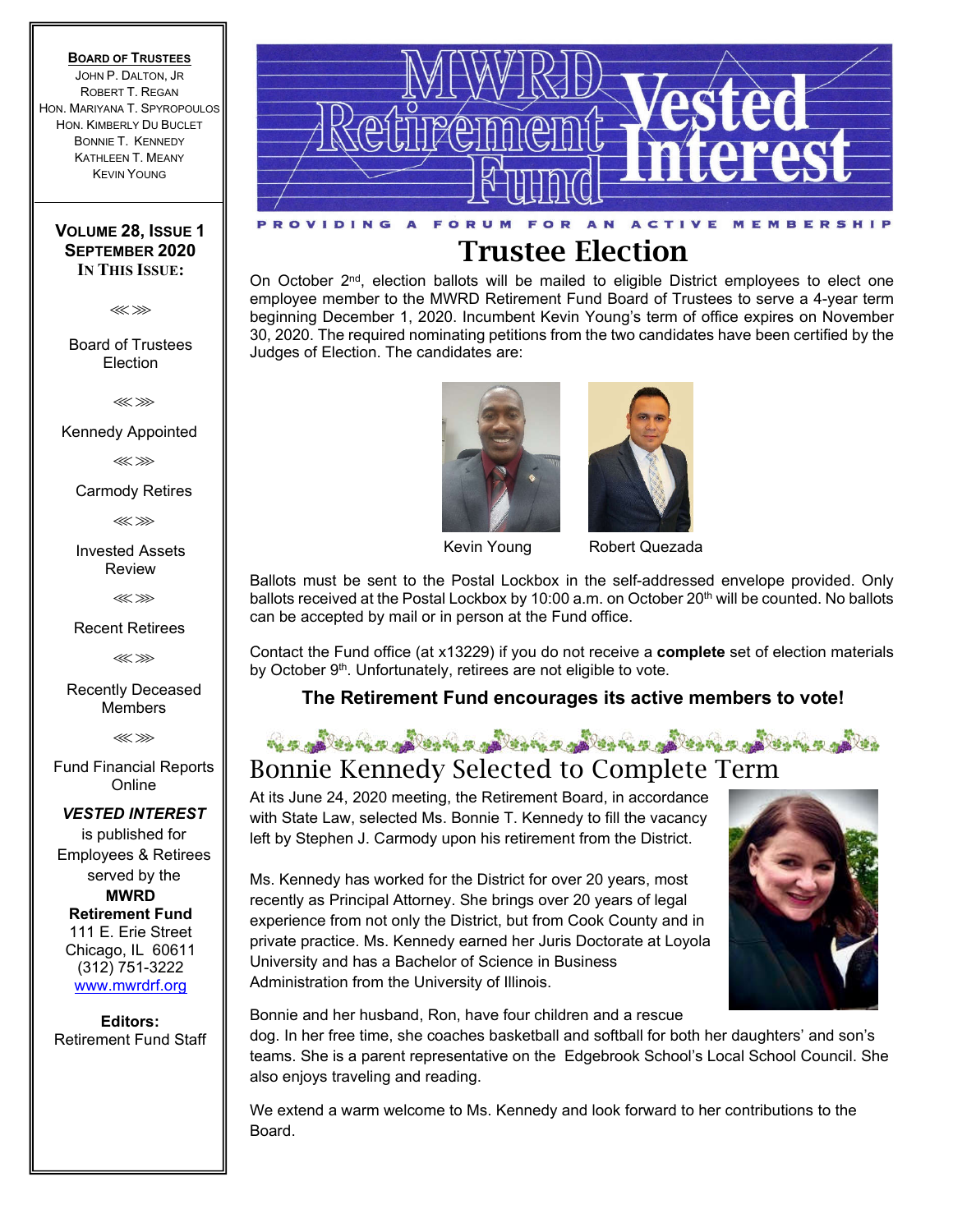# Trustee Stephen J. Carmody Retires

Effective May 1, 2020, Trustee Stephen J. Carmody retired from his District position as Engineer of Treatment Plant Operations, thereby concluding over 29 years with the District and over 11 years of selfless service as an employee Trustee of the Retirement Board. When asked for remarks on his service as Trustee, Steve recalled the challenges of navigating the Fund through the Great Recession of 2008 - 2009, and the accomplishment of negotiating increased funding to change the trajectory of the Fund's funding level.



Join us as we thank Steve for his service and wish him a long, healthy retirement.

*Pictured to the right, retiree Steve Carmody and his wife, Amy.*

partir patron patro

# **Investment Update**

The Fund's investment portfolio as of August 31, 2020 was \$1.41 billion compared to \$1.42 billion at the beginning of the year, and \$1.33 billion a year ago. Through the end of August, the Retirement Fund returned -0.3% (preliminary unaudited) for 2020. Over a ten-year period as of the end of the 2<sup>nd</sup> Quarter, we are proud to report the Fund's annualized return was 8.2%. This 10-year return ranked in the 31<sup>st</sup> percentile of the InvestorForce Public Defined Benefit Net of Fees Universe, outpacing 69% of our peers.

## **FUND PERFORMANCE REVIEW FUND'S ASSETS AS OF 8/31/2020: \$1.41B**

| <b>Fund performance as of</b> | QTD    | <b>YTD</b> | <b>Vr</b><br>. . | 2V <sub>u</sub><br>. | E Vr<br>. . | <b>10 Yr</b><br>. . |
|-------------------------------|--------|------------|------------------|----------------------|-------------|---------------------|
| Total Fund (net of fees)      | 6.7%   | $-0.3%$    | 7.4%             | 5.0%                 | $5.7\%$     | 8.7%                |
| Actuarial Rate                | $.2\%$ | 4.8%       | 7.25%            | 7.25%                | 7.25%       | 7.25%               |

## **YEAR-TO-DATE FUND HIGHLIGHTS**



The beginning of the year was a challenge for the Fund, as well as markets in general, due to the COVID-19 pandemic. The first quarter saw the Fund decline over 20% by mid-late March before ending the quarter with a return of -17.2% (net of fees). For comparison purposes, the S&P 500 returned -19.6% in Q1 2020. The Bloomberg Barclays US Aggregate Bond Index, which is a broad-based benchmark that measures US investment grade taxable fixed income market, returned +3.1% in Q1 2020. The Fund has been able to recoup the majority of the declines seen in the early part of the year. As of the end of August, the Fund was essentially flat on the year with a YTD return of -0.3% (preliminary unaudited). It is important to remember the portfolio has been constructed with a long-term time horizon in mind. The key is to remain focused and disciplined in order to achieve long-term investment goals.

In early March, the District Board of Commissioners made the prudent decision to contribute an extra \$20 million into the Fund in order to help reduce the Fund's unfunded liability. The proceeds were invested based on the Fund's target asset allocation. We are pleased to report the capital infusion has grown to a value of approximately \$22 million at the end of August. The growth from the initial contribution through the end of August represents a return of approximately 10%.

Drilling down to the portfolio level, so far during 2020 the Fund Trustees approved motions to terminate three mandates. All terminations were based on underperformance relative to the manager's respective benchmarks over varying timeframes. These decisions are never easy due to the long-term relationships that develop with the managers. However, the Trustees acting as fiduciaries for the membership, felt the decisions were in the best interest of the Fund going forward. The three terminated mandates were in Domestic Large Cap Value, International Equity, and Domestic Small Cap Equity. The assets from the terminated managers were distributed to either existing passive mandates or to similar active manager mandates. The Trustees, along with staff and Fund consultant, will continue to monitor the portfolio and make changes when deemed appropriate.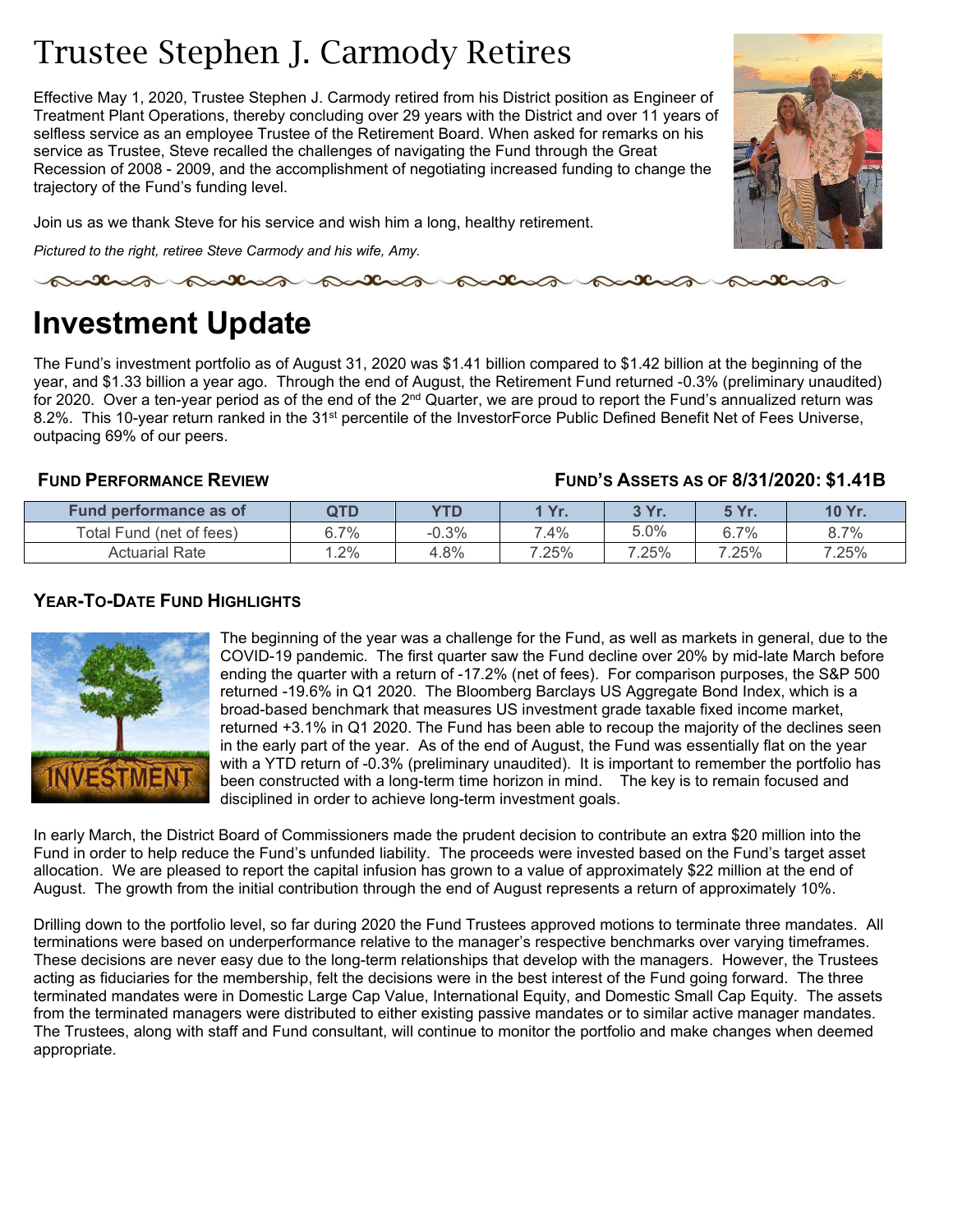

## **RETIREES (Since September 2019)**

Join us as we congratulate our recent retirees!

| Ammons, Keefe                       | Ebers II, Earl   | Horn, John            | O'Bryant, Lucille    | Simmons-Ramsey, Brenda    |
|-------------------------------------|------------------|-----------------------|----------------------|---------------------------|
| Andrade, Arnel                      | Esposito, Lisa   | Ilagan, Cielita       | Outlaw, Donald       | Sopcak-Phelan, Sharon     |
| Awad, Adel                          | Evans, Dianne    | Jackson, Roger        | Patel, Ghanyshyamb   | Spizzirri, Francisco*     |
| Banks, Frank                        | Feeney, Anthony  | Jones, Hazel          | Patel, Kirit         | Stefanich, Tricia         |
| Bozyk, James                        | Forde, James     | Kattappurath, Mathew  | Patel, Minaxiben     | Stewart, Tarita           |
| Brock, Kurt                         | Franklin, Eric   | Kavanagh, Martin      | Patel, Nisha         | Svazas Jr., Charles       |
| Caliban, Harry                      | Frederick, Tom   | Kawa Jr., Stanley     | Phillips, David      | Taylor, Keith             |
| Carmody, Stephen                    | Fugate, Howard   | Kruse, Donald         | Pokrewczynski, Brian | Ward, Verle               |
| Cavanaugh, Paul                     | Gage, Harold     | Kunetz, Thomas        | Pray, Roger          | Vogel, Michael            |
| Cernick, John                       | Gately, Gregory  | LaForte, Robert       | Pyrcioch, Henry      | Webb Jr., Lesley          |
| Cesario, John                       | Gentry, Charles  | Lewis, Baron          | Reed, Debra          | Whitehead, Steven         |
| Collins, Joseph                     | Getahun, Denekew | Leyva, Arnulfo        | Regan, James         | Wilson, Dorothy           |
| Conway, Thomas                      | Glavas, Matthew  | March, Ronald         | Rijal, Geeta         | Wnek, Richard             |
| Cunico, Ronald                      | Gliwa, Steven    | Mayer, John           | Rose, Rebecca        | Wydra, Joseph             |
| Davis, Hollee                       | Gregor, Bettina  | McGhee-Bradley, Karen | Rzepecki, Mark       | Yore, Michael             |
| Derry, Robert                       | Halaska, Anthony | Merchant, Sharad      | Santos, Exan         | Yourell, Jeffrey          |
| Donnelly, Paul                      | Halvorsen, Wayne | Miller, Thomas        | Schaefer, James      | Yourell, Peter            |
| Donner, Excell                      | Hamilton, Lalita | Monaghan, Martin      | Schultz, Thomas      | Yurik Jr., James          |
| Dressel, Mark                       | Herrera, Yomaira | Moran, Matthew        | Shin, Joan           | Zabel, James              |
| Dring, Reed                         | Hicks, Kimberly  | Neary, Michael        |                      |                           |
| * Retirement from a Reciprocal Fund |                  |                       |                      | <b>Total Retirees: 98</b> |

 $\mathbf{y}$ 

بجوانا

**CALL AND STREET** 

## **DECEASED EMPLOYEES AND RETIREES (since September 2019)**

We thank them for their service and extend condolences to their families.

| Adams, Brian         | DeLeon, Ernesto      | Hancock Jr., John  | Macicari Jr., James | Seaberg, Scott*      |
|----------------------|----------------------|--------------------|---------------------|----------------------|
| Ambrosia, Victor     | DeSalvo, James       | Harrison, Carl     | Macker, Alvin       | Serbanescu, Gheorghe |
| Amin-Rasul, Eddie*   | Diaz, George         | Higgins, Estelle   | Markowski, Robert   | Settles, Charles     |
| Bangs, Thomas        | Drobitsch, Georgiann | Hopkins, Cherie    | McGann, Gerald      | Simmons, Lula        |
| Behlim, Abdusammad   | Englehorn, Gary      | Johnson, Larry     | Mehta, Nergish      | Siska, John          |
| Bernstein, Lewis     | Fleming, Clifford    | Jones, Charles*    | Nalbandian, Michael | Smalley, J. Michael  |
| Bertha, Warren       | Franklin, Lloyd      | Kawalko, Sheila    | Nega, Lance         | Smith, Roger         |
| Burgess, Charlotte   | Gage, Cherrie*       | Kelly Sr., William | Parker Jr., Avon    | Stone, George        |
| Byczynski, Edward    | Galik, John          | Kent, William      | Partington, Eugene  | Tevis, Loretta       |
| Calandrino, Sam      | Gordon, Irene        | Klindworth, Lloyd  | Peslak, Richard     | Thomas, Maurice*     |
| Carbone, Ralph       | Gossin, George       | Krawchuk, James    | Poczekaj, Raymond   | Thompson, Clarkie    |
| Cardwell Jr., Alfred | Gray, Herbert        | Langhamer, Joseph  | Porter, Delores     | Turner, Christopher* |
| Cavanaugh, John*     | Gregory, Edgar       | Larmon, Michael    | Quirk, John         | Walters, William     |
| Connors, Robert A.   | Gulick, Michael      | Long, Robert       | Sam, Kai            | Williams, Le Roy     |
| Crane, Stanley       | Haggerty, Judith     | Louis, Albin       | Samuelson, Frank    | Wrobel, Jerome       |
| * Death in service   |                      |                    |                     |                      |